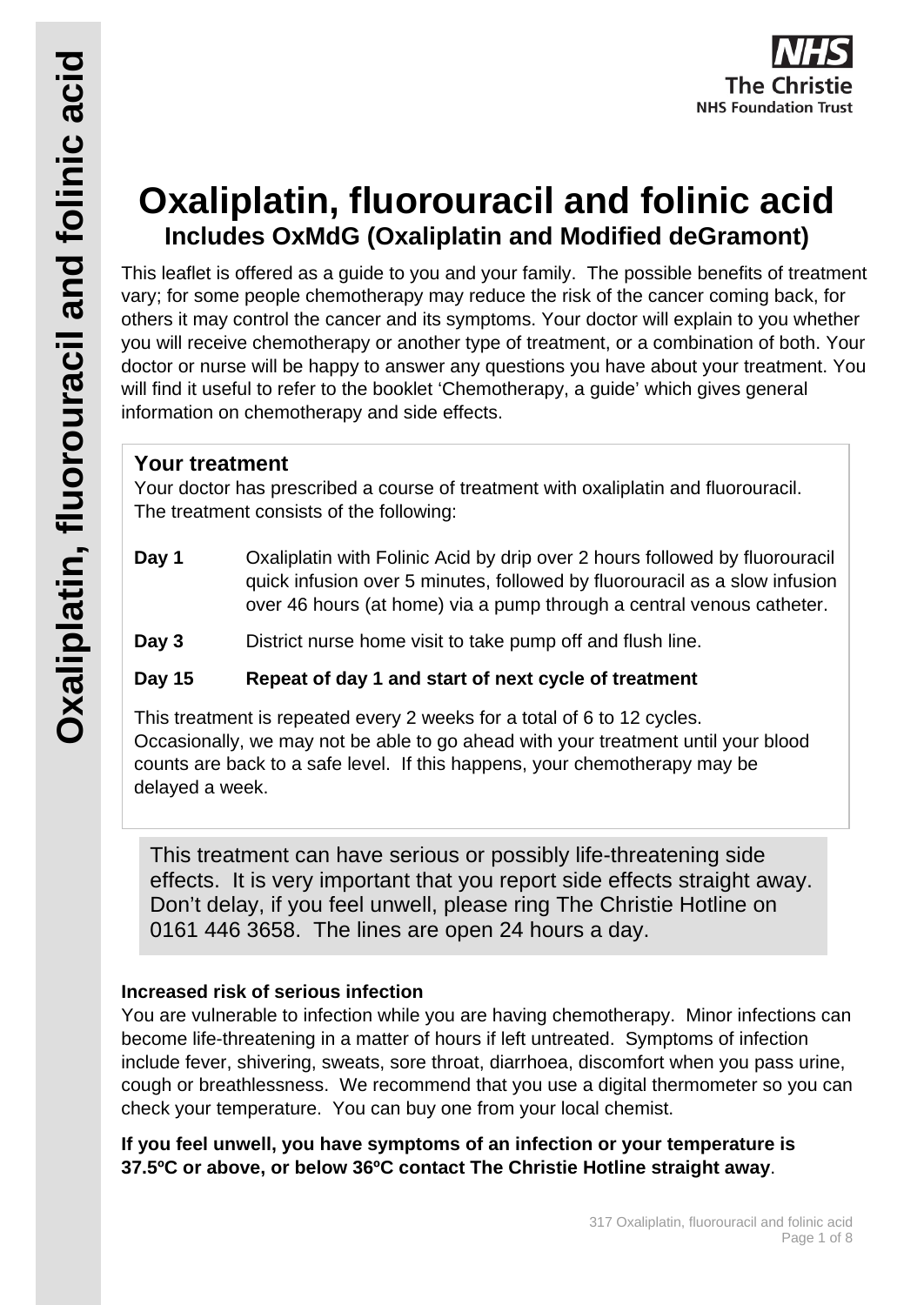## **Possible side effects**

Chemotherapy can cause many different side effects. Some are more likely to occur than others. Everyone is different and not everyone gets all the side effects. Most side effects are usually temporary, but in some rare cases they can be life-threatening. It is important to tell your hospital doctor or nurse about any side effects so they can be monitored and, where possible, treated.

#### **Common side effects (more than 1 in 10)**

#### • **Mild nausea and vomiting (sickness)**

You may have mild nausea and vomiting. The severity of this varies from person to person. You will be given anti-sickness tablets to take at home. It is important to try and eat and drink regularly. It is also very important to drink plenty of fluids to avoid becoming dehydrated. If you continue to feel or be sick, contact your GP or this hospital, because your anti-sickness medication may need to be changed or increased.

#### • **Diarrhoea**

Diarrhoea is a common side effect of your treatment. If you have watery diarrhoea you should immediately take the anti-diarrhoea treatment that the doctor has prescribed for you. This is loperamide dispensed by The Christie pharmacy. Follow the doctor's instructions **EXACTLY**:

Take 2 loperamide capsules as soon as the first liquid stool occurs. Then take one capsule with each liquid loose stool. (The maximum dose of loperamide in a day is 8 capsules).

If you have an increase of more than 4 bowel movements each day compared to pre-treatment, or any diarrhoea at night, please ring The Christie Hotline for advice.

#### • **Sore mouth**

Your mouth may become sore or dry, or you may notice small mouth ulcers during this treatment. Drinking plenty of fluids and cleaning your teeth regularly and gently with a soft toothbrush can help to reduce the risk of this happening. We can prescribe a mouthwash for you to use during treatment. You can dilute this with water if your mouth is sore. Ask your doctor or nurse for further advice. There is also general mouth care information in the chemotherapy booklet. If you continue to have a sore mouth, please contact The Christie Hotline.

#### • **Numbness in fingers and toes**

Oxaliplatin can increase the sensitivity of the nerve endings. You may develop pins and needles, tingling or numbness, or pains like small 'electric shocks' and may have difficulty in carrying out delicate tasks such as buttoning clothes (this may sometimes occur in association with cramps). These symptoms are often triggered by exposure to cold. Take care with extreme drops of temperature, for example, opening fridge/freezers. Avoid drinking iced drinks and eating very cold food for 24 hours before the treatment and for 24 hours afterwards. Take care when using hot water as you may burn yourself. Use protective gloves when cooking or gardening. The chance of these symptoms occurring increases as you receive more oxaliplatin and will improve over time once you stop treatment. Rarely, the numbness can be permanent. **(See appendix for further details).**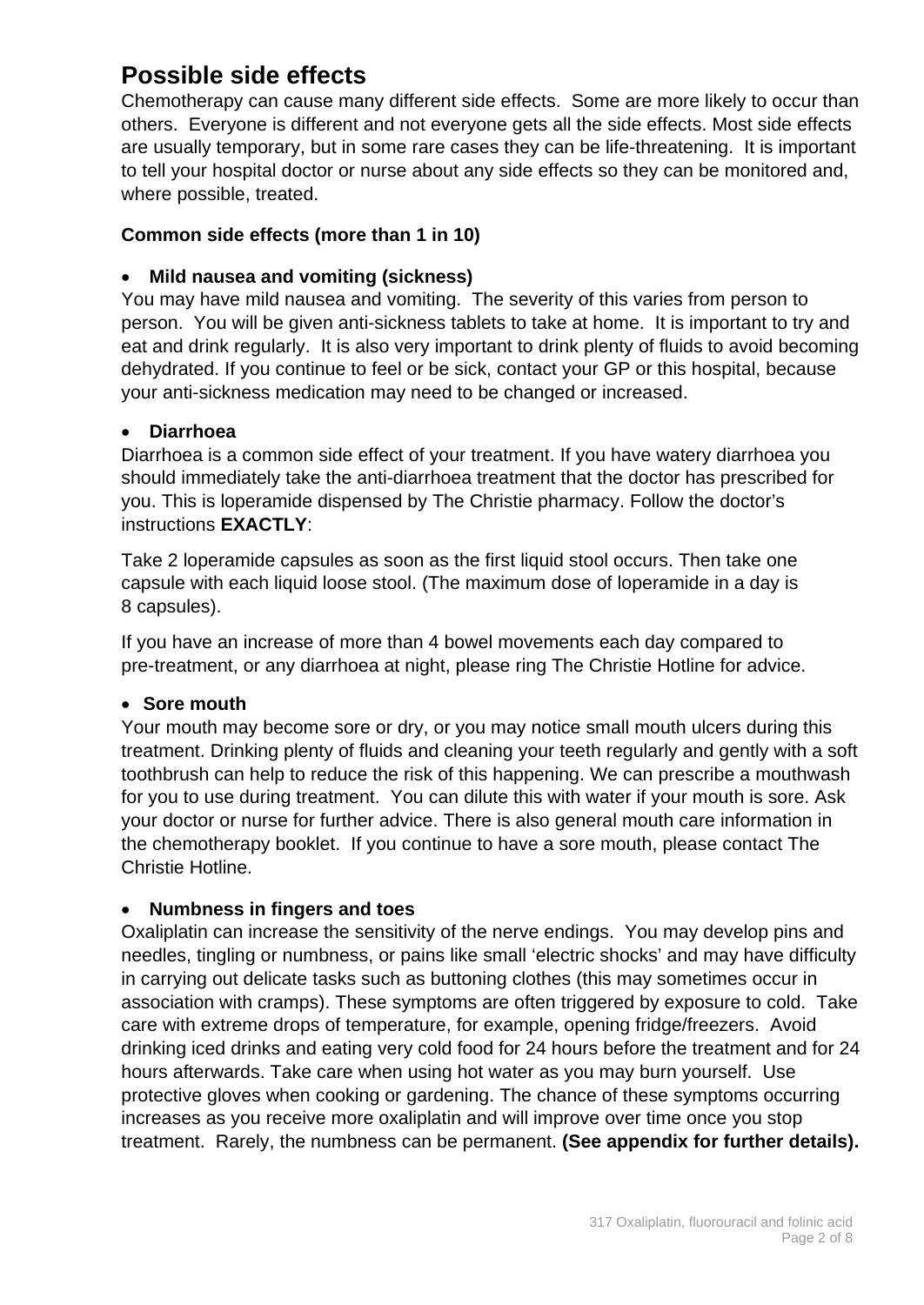#### • **Skin and nail changes**

**PPE (palmar-plantar erythema)** The skin on your hands and feet may become very dry, red and sore with some cracking. Tell your doctor. Cream and tablets can be prescribed to help. Your chemotherapy dose may need to change. Try to keep your hands and feet cool and if possible, uncovered.

**Hyperpigmentation** Less commonly, your skin may appear darker in colour or lightly tanned, especially around the joints. This is known as hyperpigmentation. Asian and African-Caribbean people may develop noticeable light patches on their skin. The skin will return to normal when treatment is finished.

**Increased sensitivity to the sun** Your skin will tan or burn in the sun more easily. Sit in the shade, avoid too much sun and use a high factor sunblock cream and wear a hat.

**Nail changes** You may have a blue tinge or darkening of the nails, flaking of the nails or pain and thickening of the area where the nail starts growing.

#### • **Lethargy**

Some chemotherapy may make you feel tired and lacking in energy. It can be frustrating when you feel unable to cope with routine tasks. If you do feel tired, take rest and get help with household chores. If necessary, take time off work. Gentle exercise such as walking can be beneficial.

#### **Uncommon side effects (less than 1 in 10)**

#### • **Anaemia (low number of red blood cells)**

While having this treatment you may become anaemic. This may make you feel tired and breathless. Let your doctor or nurse know if these symptoms are a problem. You may need a blood transfusion.

#### • **Bruising or bleeding**

This treatment can reduce the production of platelets which help the blood clot. Let your doctor know if you have any unexplained bruising or bleeding, such as nosebleeds, bloodspots or rashes on the skin, and bleeding gums. You may need a platelet transfusion.

#### • **Watery eyes**

Your eyes may also water. Often, this will improve in time and needs no specific treatment but if you have ongoing symptoms please discuss this with your doctor or nurse.

#### • **Hair thinning**

Hair loss is very unusual with this treatment. In rare cases some hair loss may occur during treatment. It is advisable to avoid perms, colours, use of hot brushes and vigorous, frequent washing that could increase hair loss. Please remember that this is a temporary side effect and your hair will grow back when your treatment is completed. Very rarely, hair loss can be permanent. If you would like an appointment with the wig service, this can be arranged for you. Ask the staff for a copy of *'*The wig fitting service at The Christie.'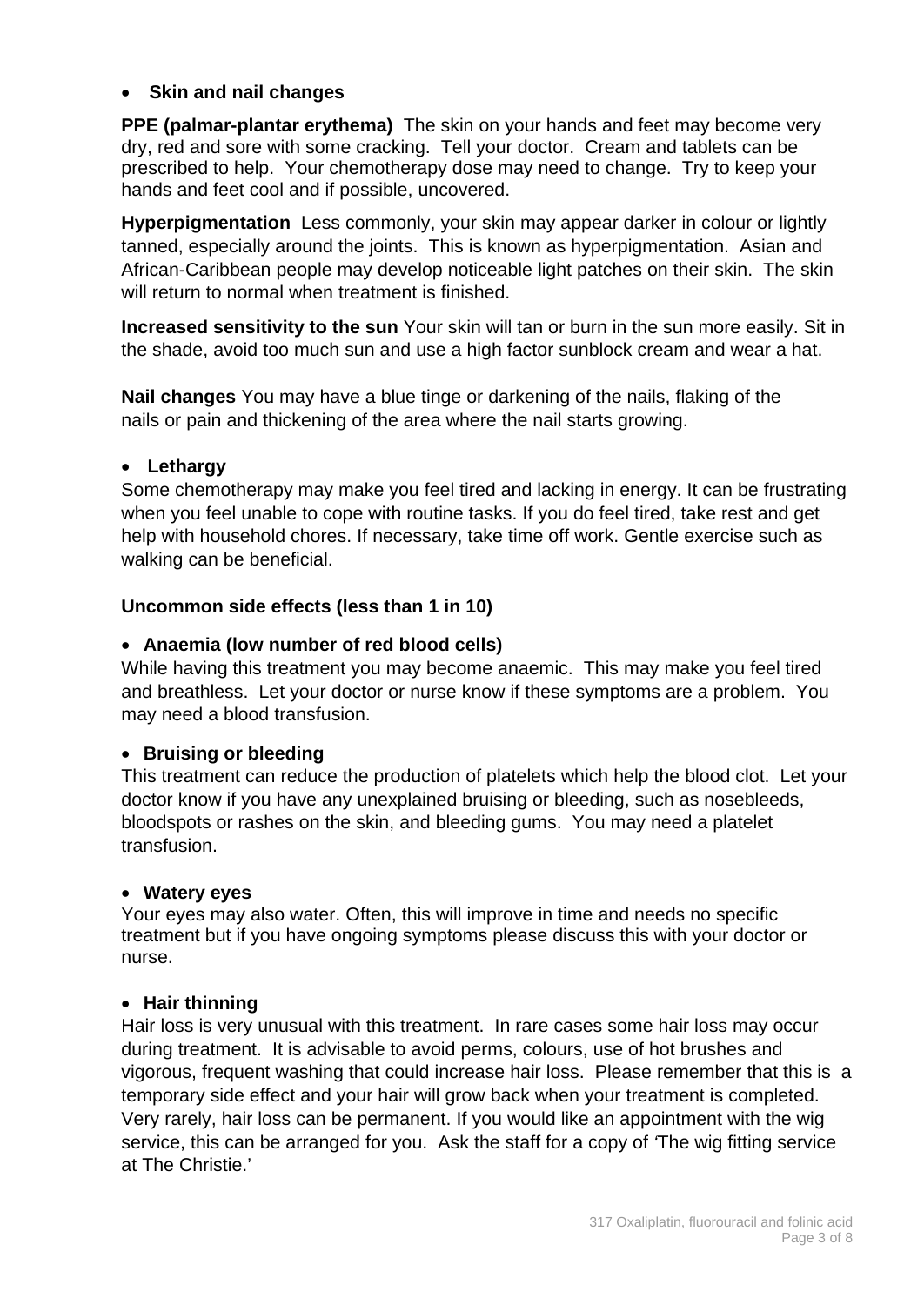#### • **Infusion reactions**

Sometimes you may experience unpleasant feelings in the throat, particularly when swallowing which can give the sensation of shortness of breath. However, you will still be able to breathe normally. These sensations usually occur while you are receiving oxaliplatin and may be dealt with by slowing down the infusion of oxaliplatin from 2 to 6 hours. Also, taking a warm (not hot) drink can help if cold air is causing you swallowing difficulties. Rarely patients can experience jaw pain.

• **Extravasation** is when chemotherapy leaks outside the vein. If you develop redness, soreness or pain at the injection site **at any time** please let us know straight away.

#### • **Herbal medicine**

Some herbal medicine including St John's Wort can affect the chemotherapy. You should let your doctor or nurse know if you are taking any herbal medication, complementary or alternative medicines, including vitamins, minerals and medicines purchased over-the-counter.

#### **Rare side-effects (less than 1 in 100)**

#### • **Allergic reactions**

Whilst receiving the oxaliplatin patients rarely can feel hot, faint, breathless, sick, or develop an itchy rash. These can be symptoms of an allergic reaction. If an allergic reaction is suspected the oxaliplatin drip will be stopped and medications can be given to settle the allergic reaction. Allergic reactions are more likely to occur after several months of treatment, or when the treatment is being re-started after a treatment break.

If treatment is being re-started after a break, additional drugs are given to reduce the risk of an allergic reaction occurring. If you have an allergic reaction to Oxaliplatin your doctor will discuss with you what treatment options are available.

#### **Serious and potentially life threatening side effects**

In a small proportion of patients chemotherapy can result in very severe side-effects which may rarely result in death. The team caring for you will discuss the risk of these side-effects with you.



#### • **Chest pain or stroke**

 $\triangle$  A small number of patients receiving 5-Fluorouracil (5FU) or capecitabine can experience chest pain (angina) or rarely have a heart attack. Extremely rarely this may lead to death. Other complications such as stroke or mini-stroke can happen but are exceptionally rare. If you develop any of these symptoms you should contact your hospital doctor for advice. In an emergency you should go immediately to your nearest **Accident and Emergency department.**

#### • **Blood clots**

During this treatment you are more at risk of blood clots in the legs (DVT) or lungs (PE). Occasionally these clots can be life-threatening. To help prevent clots, keep mobile and drink plenty of non-alcoholic fluids.

#### • **Increased risk of serious infection**

As discussed earlier chemotherapy results in an increased risk of severe infections which can be life-threatening.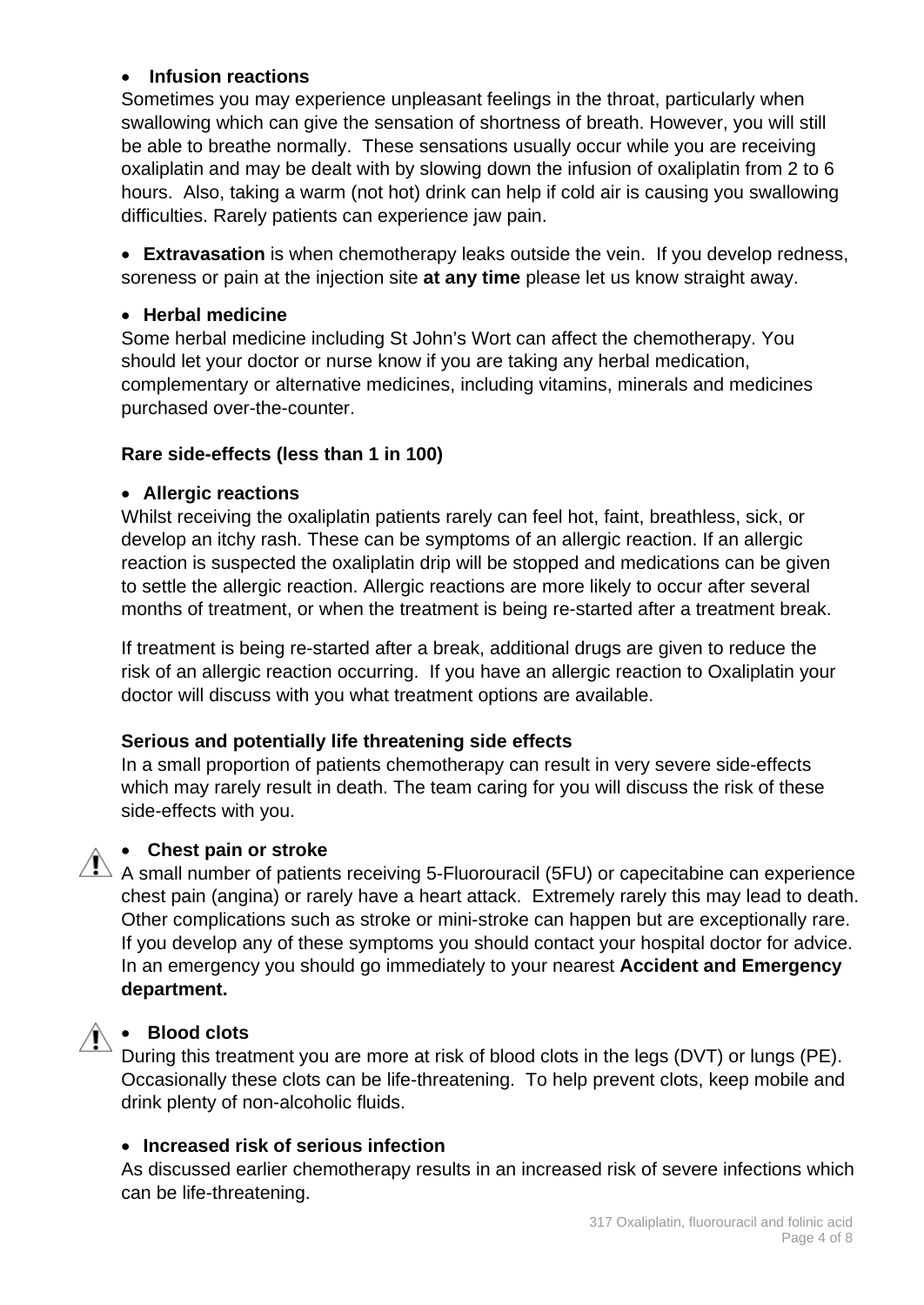## **Sex, contraception & fertility**

**Protecting your partner and contraception:** We recommend that you or your partner use a condom during sexual intercourse while you are having the course of chemotherapy. Chemotherapy is dangerous to unborn babies and this will also protect you and your partner from any chemotherapy drugs that may be present in semen and in the vagina. If you suspect that you may be pregnant please tell your doctor immediately.

**Fertility:** This chemotherapy may affect your ability to have children. Your doctor or nurse should have discussed this with you. If not, please ask them before you start treatment.

## **Late side effects**

Some side effects may become evident only after a number of years. In reaching any decision with you about treatment, the potential benefit you receive from treatment will be weighed against the risks of serious long term side effects to the heart, lungs, kidneys and bone marrow. With some drugs there is also a small but definite risk of developing another cancer. If any of these problems specifically applies to you, the doctor will discuss these with you and note this on your consent form.

### **Contacts**

If you have any general questions or concerns about your treatment, please ring the area where you are having treatment:

• Administration enquiries **0161 918 7606/7610**

• Chemotherapy nurse: **0161 918 7171**

• Clinical trials unit **0161 918 7663**

For urgent advice ring The Christie Hotline on **0161 446 3658** (24 hours)

Your consultant is: .....................................................................

Your hospital number is: ...........................................................

Your key worker is: ....................................................................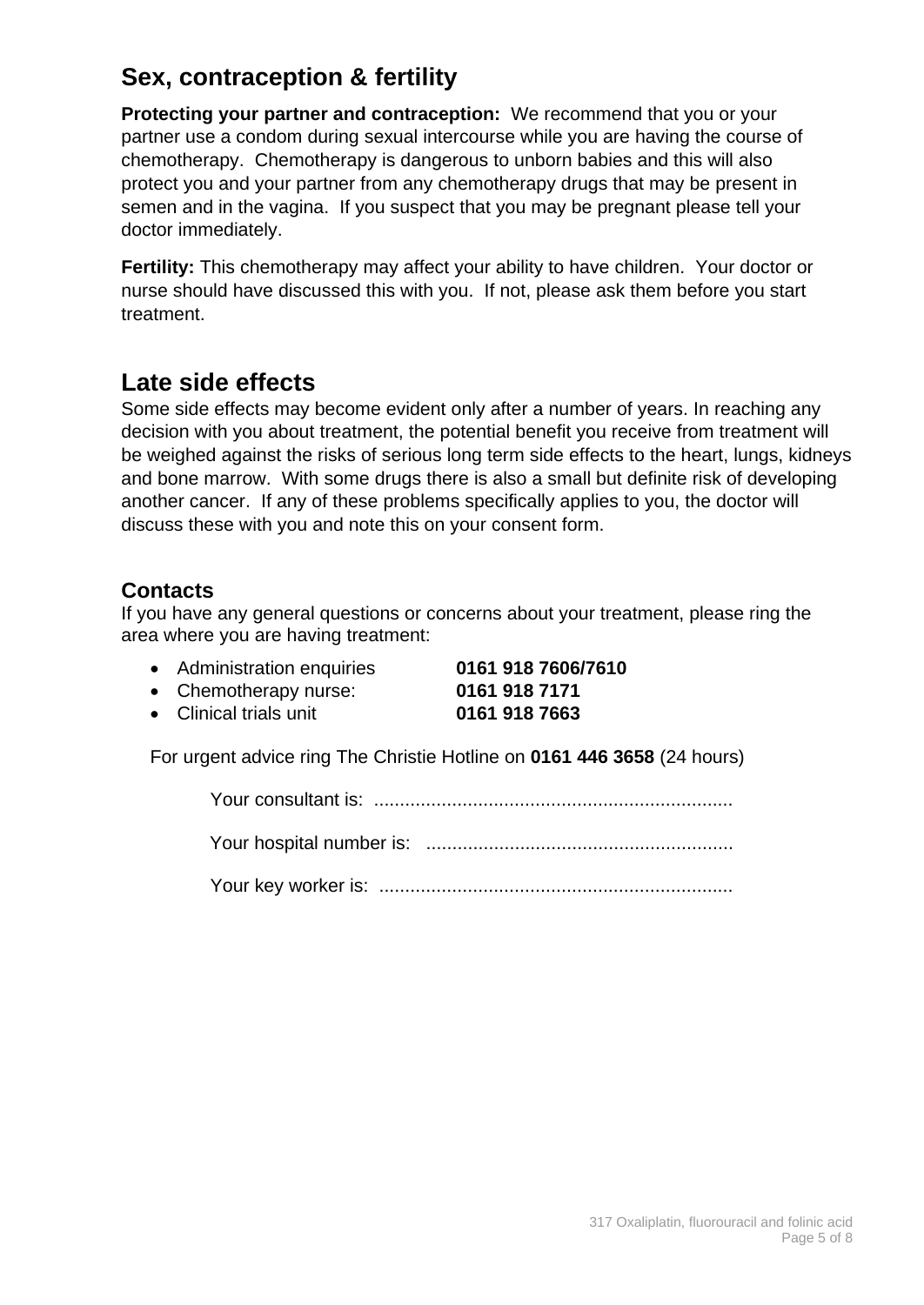If you need information in a different format, such as easy read, large print, BSL, braille, email, SMS text or other communication support, please tell your ward or clinic nurse.

We try to ensure that all our information given to patients is accurate, balanced and based on the most up-to-date scientific evidence. If you would like to have details about the sources used please contact **patient.information@christie.nhs.uk** 

*© 2017 The Christie NHS Foundation Trust. This document may be copied for use within the NHS only on the condition that The Christie NHS Foundation Trust is acknowledged as the creator.* 

> Contact The Christie Hotline for urgent support and specialist advice

#### **The Christie Hotline: 0161 446 3658**

Open 24 hours a day, 7 days a week

The Christie NHS Foundation Trust Wilmslow Road Withington Manchester M20 4BX Tel: 0161 446 3000 www.christie.nhs.uk

The Christie Patient Information Service March 2018 - Review July 2020



CHR/CT/317/12.01.04 Version 8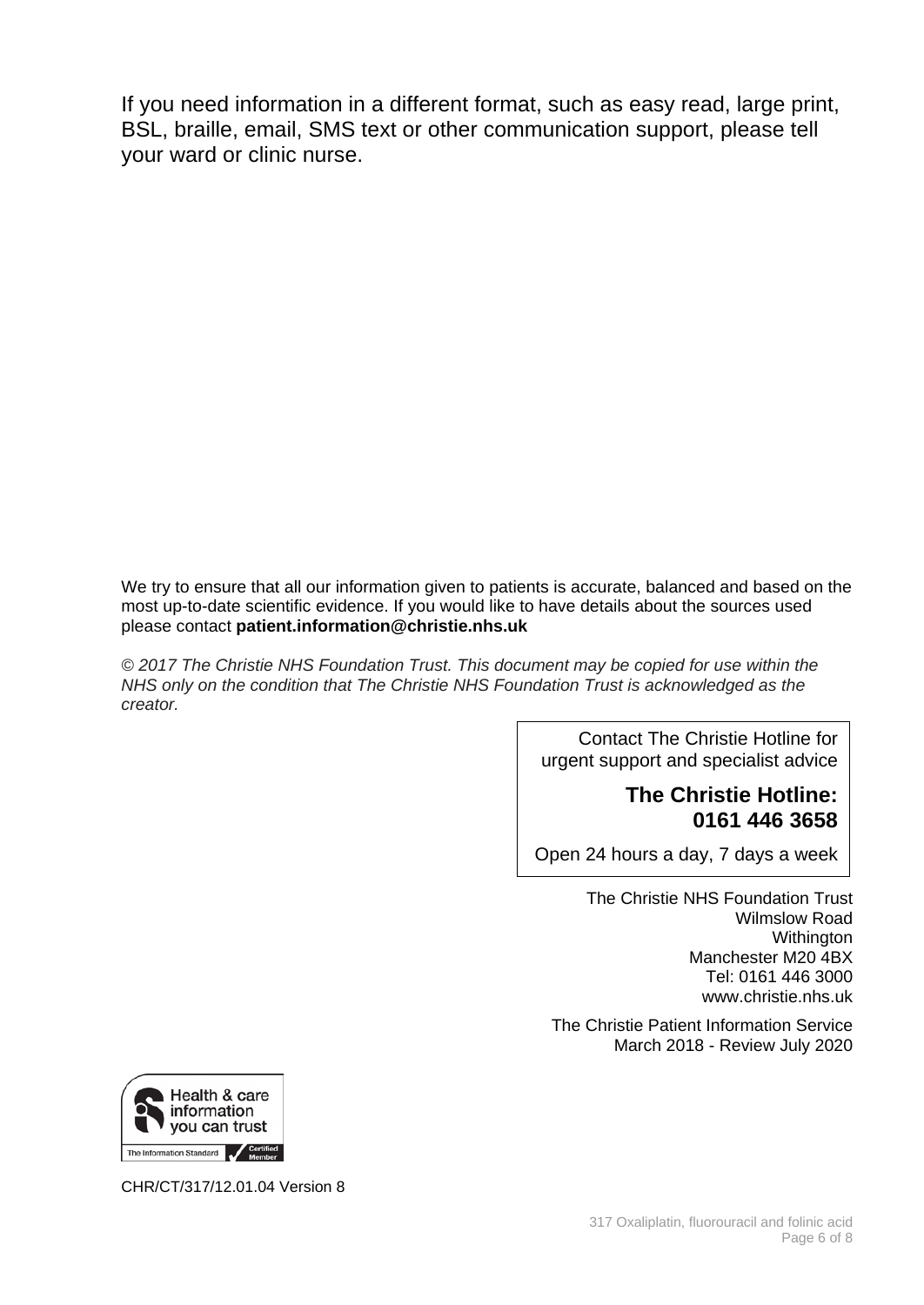## **Appendix**

## **Oxaliplatin-induced peripheral neuropathy**

Oxaliplatin is a commonly prescribed drug used in the treatment of gastrointestinal cancers. It has been used for many years, and the safety profile and side-effects are well known. **Peripheral neuropathy** (nerve damage) is a common side effect due to the effects of oxaliplatin on the nerves. Almost all patients experience temporary symptoms of pins and needles exacerbated by exposure to the cold. However, repeated treatment can cause persistent numbness to develop in more than 30% of patients treated with oxaliplatin, which can be long lasting, troublesome and permanent in up to 10% of patients.

It is important that patients and their carers are alert to the signs and symptoms of peripheral neuropathy. The symptoms should improve slowly after the treatment has finished, but in some people they may never go away and have potential to affect their quality of life forever. Sometimes the effects of the nerve damage become apparent, or even worsen **after** the discontinuation of the chemotherapy.

Oxaliplatin, in combination with 5-fluorouracil (5FU) or capecitabine-based chemotherapy, is proven to help improve the treatment of patients with bowel cancer in a number of different situations. However, the benefit is relatively modest, compared with 5FU or capecitabine- based chemotherapy used alone. Please do not worry if you are advised to stop oxaliplatin if you develop signs and symptoms of peripheral neuropathy. It is much safer to stop sooner rather than later, and you can still continue to receive and benefit from 5FU or capecitabine-based chemotherapy.

#### **Signs and symptoms of peripheral neuropathy:**

For most individuals, tingling in hands will be triggered by anything **cold,** such as iced drinks and cold air. If you notice that your symptoms are related to the cold, you should avoid cold food and drinks and wrap up warmly (wear gloves, socks and a scarf to cover your nose and mouth) in the cold weather. Use gloves when taking things out of the freezer or fridge. These symptoms are generally short lived and expected with the use of oxaliplatin. If however you have these symptoms all the time, you do need to inform the cancer specialist and the nurse treating you.

The symptoms of peripheral neuropathy are known to worsen in terms of severity and duration with successive treatments. This is known as a *cumulative* effect. These symptoms can include numbness, tingling and cramping of the hands and feet. You may also find it hard to fasten buttons or to do other fiddly tasks such as tying shoelaces. In more severe or established cases one can experience difficulties writing, using a computer keyboard or difficulties in day to day walking (unable to feel the ground). In severe cases, these symptoms can mean that it is no longer safe for a patient to drive. This is why we want to emphasise the need to stop the drug in a timely manner, rather than carry on too long, causing more difficulties.

The medical team would want to review and adjust the dose of the oxaliplatin drug to account for this and reduce the risk of more severe permanent nerve damage. Therefore every time you attend for a chemotherapy review you should be asked